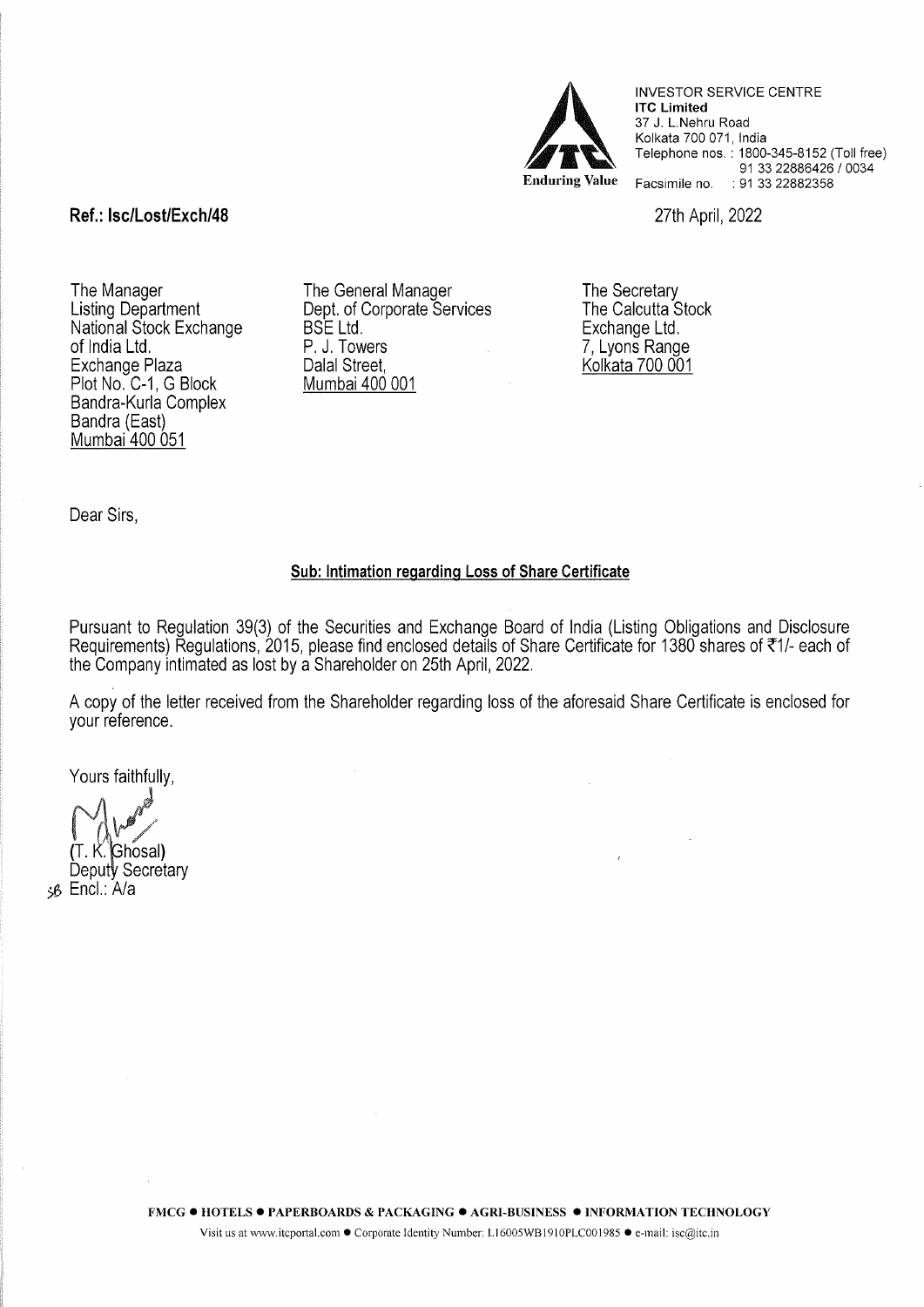COMPANY NAME SOURCE LETTER REF NO LETTER DATE REMARKS lTC LIMITED INVESTOR SERVICE CENTRE ISC/LOST /EXCH/48 25/04/2022 SHARES REPORTED LOST/STOLEN/MISPLACED

| LEDGER FOLIO NO | <b>HOLDER NAME</b>       | <b>CERTNO</b> | <b>DISTNO FROM</b> | <b>DISTNO TO</b> | NO. OF SHARES |
|-----------------|--------------------------|---------------|--------------------|------------------|---------------|
| 104/34794       | ITUSHAR VASANT DESHPANDE | 0002387931    | 00080708757681     | 0008070877147    | 0000000001380 |